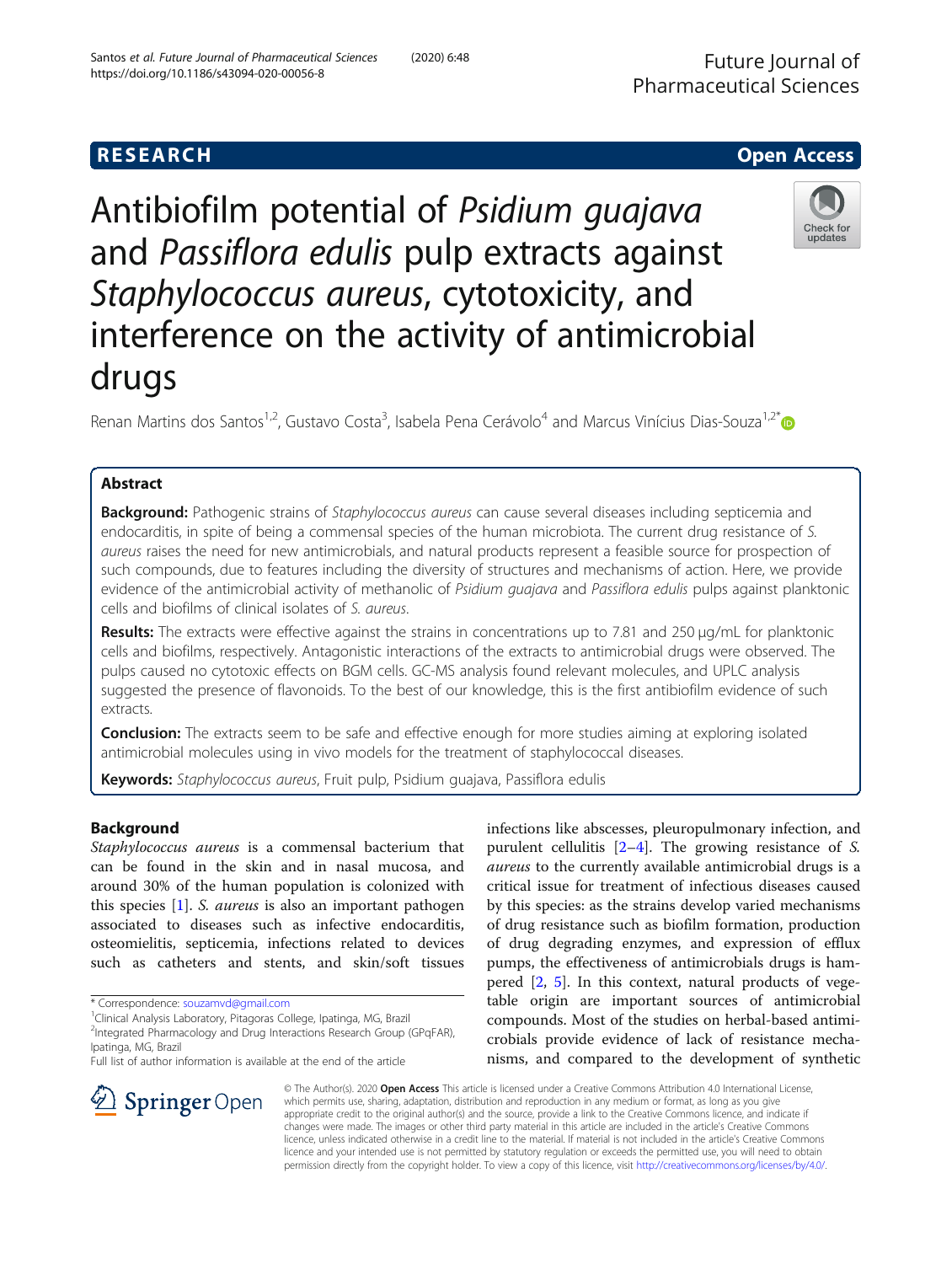drugs, the costs on the development of phytoformulations are considerably lower.

Psidium guajava is common in tropical and subtropical countries, and the fruit (guava) is used for artisanal and industrial manufacturing of jellies, sweets, powder fibers, and juice  $[6, 7]$  $[6, 7]$  $[6, 7]$  $[6, 7]$ . Extracts of different parts of P. guajava present antibacterial and antifungal activities and are popularly used for epilepsy, convulsions, diarrhea, stomachache, constipation, wound healing, and diabetes [\[8](#page-5-0)–[11\]](#page-5-0). Guava juice is specially appreciated, and pulps are prepared in order to allow the consumption of the juice throughout the year, avoiding seasonal influences on the availability of fruit [\[11](#page-5-0), [12](#page-6-0)]. However, the biological potentials of the pulp are poorly investigated.

Passiflora species are also present in tropical and subtropical countries, and more than 500 species of the plant are known [\[13](#page-6-0), [14\]](#page-6-0). In Brazil, Passiflora edulis has an important economic role. The pulp is largely used for juice preparation, the dry powder of the epicarp is used for diabetes and lipid metabolism disorders, and leaf extract is used for the treatment of sleep and gastric disorders [[15](#page-6-0)–[19](#page-6-0)]. The leaf and stem bark extracts are effective against microbial species such as Bacillus subtilis, S. aureus, Escherichia coli, and Pseudomonas aerugi-nosa [[20,](#page-6-0) [21\]](#page-6-0). The biological potentials of the pulp are poorly investigated as well as for guava.

In spite of the benefits of plants to human health, data on pharmacological potential of edible vegetable parts are often scarce. With the growing resistance of S. aureus to the available antimicrobial drugs, an urgent need for new therapeutic options is raised. Here we show that the methanolic extracts (80% v/v) of *P. guajava* and *P.* edulis fruit juice pulps are effective against planktonic cells and biofilms of clinical isolates of S. aureus. We conducted ultra-performance liquid chromatography (UPLC) and gas chromatography coupled to mass spectrometry (GC-MS) analyses of the extracts and investigated the effects of the joint use of the extracts and clinically relevant antimicrobial drugs, and observed mostly antagonistic responses. Moreover, we conducted toxicity tests against BGM cells. Our data open doors for isolating and exploring antimicrobial molecules of P. guajava and P. edulis pulp extracts for the treatment of staphylococcal diseases.

### Methods

### Pulp samples and preparation of the methanolic extract

P. guajava and P. edulis industrialized liquid pulps used in this study belong to a brand widely commercialized in Brazil (probably the most commercialized concerning fruit pulps) and were purchased at a local market in plastic bottles. They were disposed in environmental temperature and protected from sunlight. The manufacturer describes at the label that the pulps were

pasteurized and are free of sucrose. The labels indicated the presence of food additives like BHT (2,6-bis(1,1 dimethylethyl)-4-methylphenol), ascorbic acid, and colorants. The pulps were freeze-dried prior to the preparation of the extracts, which were prepared in environmental temperature with 80% methanol/water solution through magnetic stirring at maximum speed for 48 h. After the extraction, the content was centrifuged (5000g, 20min,  $4^{\circ}$ C) and the supernatant was freeze-dried. The final product was then weighed and stored at 4 °C until used.

### Polyphenol detection by ultra-proficiency liquid chromatography

The polyphenol content of the methanolic extracts of the pulps was analyzed using a C18 column (Waters) in an UPLC system coupled to a diode array (UPLC/DAD) (Acquity H-Class Bio, Waters, Germany), following a method previously described by our group [\[22](#page-6-0)]. The column temperature was set at 35 °C. A linear gradient mode was programmed as follows: 20% A and 80% B at start, then 30% A and 70% B at 4 min, 70% A and 30% B at 6 min, falling to 100% A and 0% B at 8 min, and finally, 20% A and 80% B at 10 min. Polyphenols were detected at 280 nm.

### Detection of free carbohydrates and volatile components by gas chromatography-mass spectrometry

Free carbohydrates and volatile molecules of the pulps were analyzed following a GC-MS method in positive mode previously described by our group [[23\]](#page-6-0). Using HPLC grade dichloromethane, helium as carrier gas, and DB-5 column, we proceeded to the analysis in duplicate. Mass spectra and retention times obtained from each sample were matched to NIST library data for interpretation.

#### Bacterial strains

Clinical S. aureus isolates from indwelling catheters of hemodialysis patients were from the Clinical Laboratory of the Pitágoras College. We used VITEK 2 system (version R04.02, bioMérieux, Marcy-l'Étoile, France) grampositive identification cards to confirm the identity of 10 isolates according to the manufacturer's instructions.

### Minimal inhibitory concentration assay

The minimal inhibitory concentration (MIC) of the extracts was determined in untreated sterile 96-well polystyrene microtiter plates using Mueller Hinton broth, in a final concentration of the bacterial inoculum equal to 0.5 McFarland scale and final concentrations of the extracts ranging from  $1 \text{ mg/mL}$  to  $7.8 \text{ µg/mL}$ . Plates were incubated overnight at  $35 \pm 2$  °C, and resazurine 0.1% solution was used to observe the antimicrobial effect.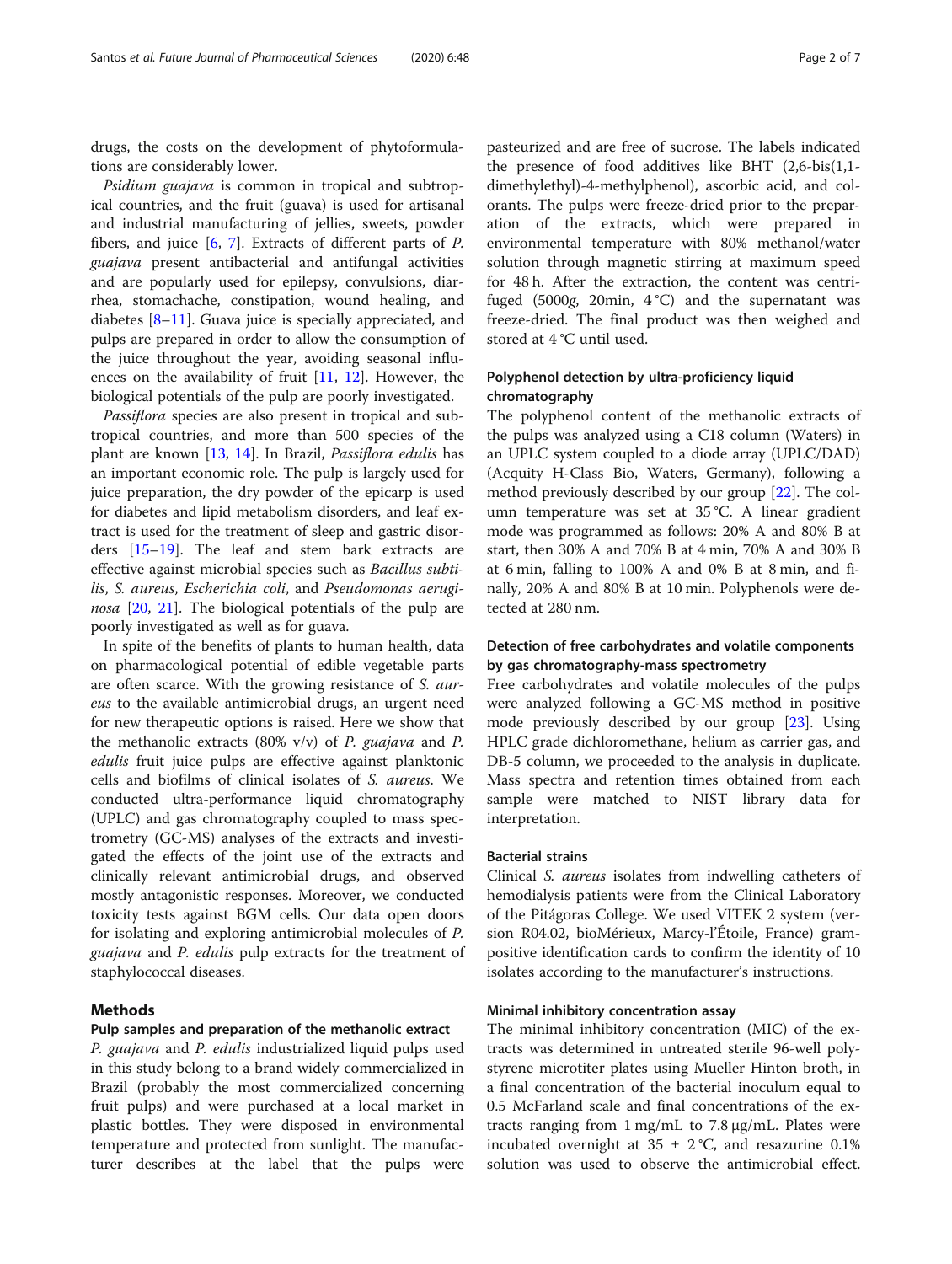<span id="page-2-0"></span>

MIC was the lowest concentration in which no color modification from blue (resazurine) to pink (resofurine) was observed in all strains. The extracts were used as negative controls [\[24](#page-6-0)]. This assay was conducted in triplicate.

### Minimum bactericidal concentration assay

The minimum bactericidal concentration (MBC) of the extracts was determined in triplicate by spotting 10 μL of each well of MIC plates in Mueller-Hinton agar (Difco). Extracts were inoculated as negative controls. Agar plates were incubated overnight at  $35 \pm 2$  °C, and bacterial growth was observed. MBC was established as the lowest concentration that yielded no bacterial growth on the plates [\[24](#page-6-0)].

#### Minimal biofilm eradication concentration assay

Before minimal biofilm eradication concentration (MBEC) test, biofilm formation was induced overnight using a bacterial inoculum equal to 0.5 McFarland scale in sterile non-treated polystyrene plates using BHI media [[23\]](#page-6-0). The MBEC was then assessed in triplicate as described [[24](#page-6-0)]. Aliquots of 100 μL of each extract concentration were added in triplicate for each biofilm, and plates were then incubated overnight at  $35 \pm 2$  °C. Resazurine stain was used as described in MIC for MBEC [[24\]](#page-6-0).

### Interference of the pulp extract on the activity of antimicrobial drugs

The interference of the extracts on antimicrobial drugs was assessed in duplicate as described in previous works of our group [\[22](#page-6-0)–[25\]](#page-6-0). Antimicrobial disks (ciprofloxacin 5 μg, erythromycin 15 μg, and gentamycin 10 μg, all from Laborclin) were used as for antimicrobial susceptibility assays. Following, briefly, 10 μL of the extracts in their MBC concentration was dispensed in each disk. Plates were incubated overnight at  $35 \pm 2$  °C, and the inhibition zone mean diameter was compared with control disks (without addition of the extract). Synergism was considered if the inhibition zone mean diameter was at least 2 mm larger than the control, and antagonism was considered if the inhibition zone mean diameter was at least 2 mm shorter than the control, both with statistical significance. If the inhibition zone mean diameters were larger or shorter than the control but no statistically significant difference was detected, data was described as tendency of synergism or antagonism [\[22](#page-6-0)].

### Cytotoxicity test

The potential cytotoxic effect of the pulp extracts was tested in duplicate using BGM cells (Sigma), as previously described [[22](#page-6-0)]. Cell suspensions were prepared in RPMI 1640 media supplemented with glutamine (0.3 mg/L), penicillin (200 IU/mL), streptomycin (100 μg/mL), and fetal bovine serum (10%), to reach an estimated counting of  $1 \times 10^4$  cells in 180 μL. Plates were then incubated overnight at 37 °C in humidified conditions, to allow cells to reach the logarithmic growth phase. The stock solution of each extracts was prepared and diluted in PBS. Cells were treated with 20 μL of each extract as in MIC assays. Plates were incubated overnight, and cell viability was assessed by resazurine staining (0.1 g/L) using a fluorimetric microplate reader ( $λ_{ex}$ 570 nm,  $λ_{em}$ 590 nm). Untreated cells (extract-free RPMI media) were used as the control group. Readings were also taken from the RPMI medium with the extract to remove possible interferences on fluorescence readings.

### **Statistics**

Normality of data was assessed through the Shapiro-Wilk test. Data were analyzed using ANOVA followed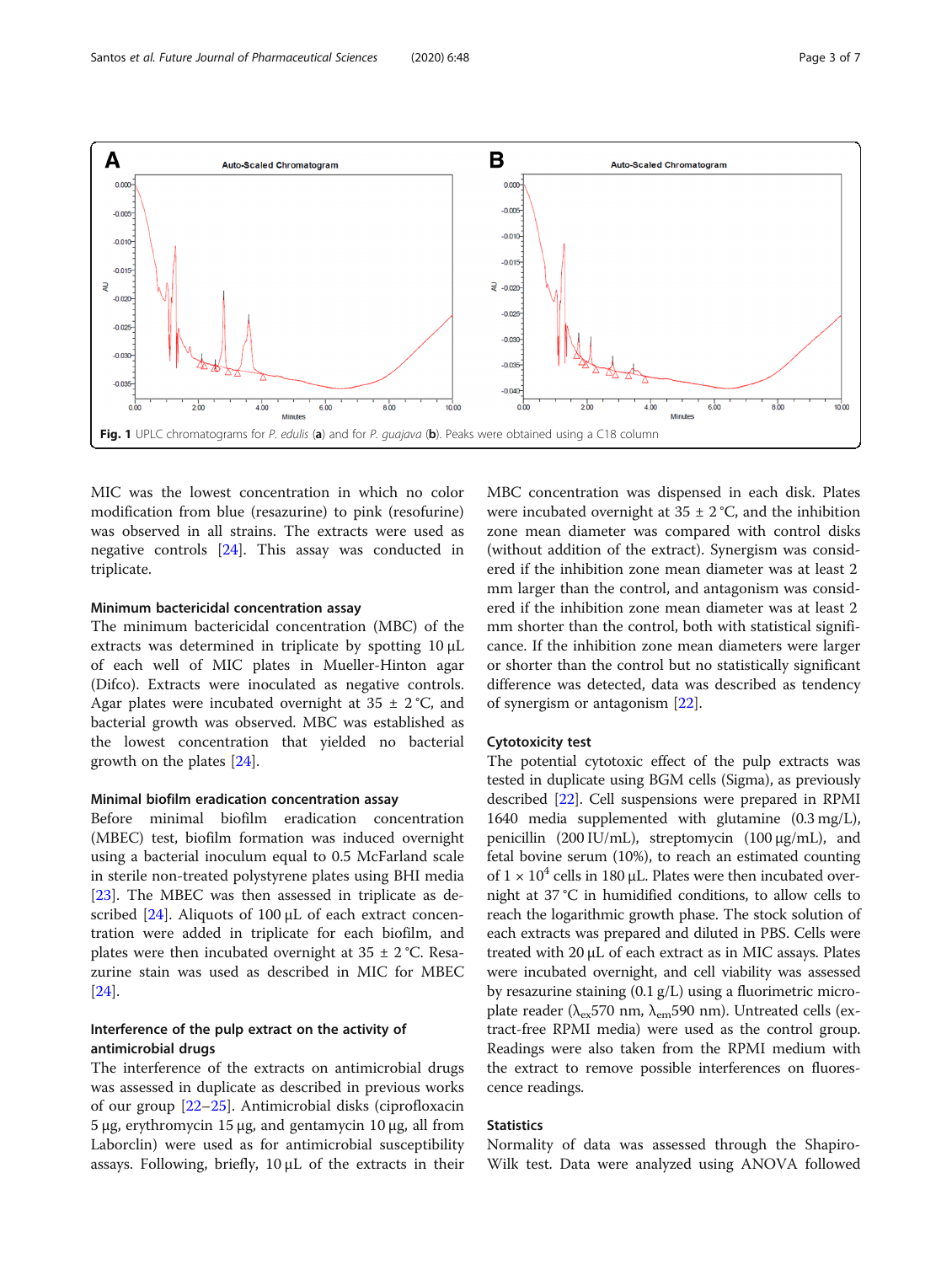<span id="page-3-0"></span>

| Table 1 Volatile compounds identified in P. guajava extract |  |
|-------------------------------------------------------------|--|
|-------------------------------------------------------------|--|

Table 2 Volatile compounds identified in P. edulis extract

| RT          | A%    | Identity                                                   | m/<br>Ζ | RT     | A%   | Identity                                                    | m/z        |
|-------------|-------|------------------------------------------------------------|---------|--------|------|-------------------------------------------------------------|------------|
| 2.079       | 7.08  | L-5-Propylthiomethylhydantoin                              | 188     | 2.091  | 9.47 | N-Methoxydiacetamide                                        | 131        |
| 2.144       | 5.54  | Ethanediamide                                              | 88      | 2.181  | 2.46 | Iminodiacetic acid                                          | 133        |
| 2.23        | 1.63  | L-Alanine, methyl ester                                    | 103     | 2.241  | 3.71 | Formic acid, propyl ester                                   | 88         |
| 2.364       | 8.35  | Sulfur tetrafluoride                                       | 108     | 2.57   | 3.52 | Silane, dimethoxydimethyl-                                  | 120        |
| 2.513       | 11.81 | Pentanoic acid, 3-methyl-4-oxo-                            | 130     | 2.747  | 5.17 | Isobutyl acetate                                            | 116        |
| 2.691       | 0.24  | Silane, diethoxydimethyl-                                  | 148     | 3.003  | 2.37 | Propanoic acid, 2-hydroxy-, ethyl ester, (S)-               | 118        |
| 2.765       | 1.46  | Isobutyl acetate                                           | 116     | 3.21   | 0.31 | Fucose, cyclic ethylene mercaptal                           | 240        |
| 3.075       | 0.06  | 2-Ethoxytetrahydrofuran                                    | 116     | 3.241  | 0.53 | 1,2-Ethanediol, monoacetate                                 | 104        |
| 3.144       | 0.01  | Furfural                                                   | 96      | 3.538  | 0.17 | (-)-O-Acetylmalic anhydride                                 | 158        |
| 3.222       | 0.05  | 2-Azetidinone, 1-phenyl-                                   | 147     | 3.576  | 0.55 | Oxime-, methoxy-phenyl-                                     | 151        |
| 3.341       | 0.02  | Ethylbenzene                                               | 106     | 3.847  | 0.5  | 2-(2-Hydroxyethoxy)ethyl acetate                            | 148        |
| 3.556       | 0.04  | 5,5-Dimethyl-1,3-dioxane-2-ethanol,tert-butyldimethylsilyl | 274     | 4.676  | 0.24 | Pentanoic acid, 4-oxo-                                      | 116        |
|             |       | ether                                                      |         | 5.279  | 0.18 | Silicic acid, diethyl bis(trimethylsilyl) ester             | 296        |
| 3.72        | 0.01  | Butyrolactone                                              | 86      | 5.492  | 0.19 | Hepta-2,4-dienoic acid, methyl ester                        | <b>140</b> |
| 4.516       | 0.01  | 1,2-Propanediol, diacetate                                 | 90      | 5.661  | 1.04 | Benzoic acid                                                | 122        |
| 4.787       | 0.17  | Pentanoic acid, 4-oxo-, ethyl ester                        | 144     | 6.163  | 0.23 | 1,2,3-Propanetriol, 1-acetate                               | 134        |
| 4.832       | 0.08  | Propanedioic acid, diethyl ester                           | 160     | 6.252  | 0.09 | Benzeneacetic acid, ethyl ester                             | 164        |
| 4.985       | 6.64  | 1,4-Butanediol, diacetate                                  | 174     | 6.408  | 0.17 | Butanedioic acid, hydroxy-, diethyl ester, (.+/-.)-         | 190        |
| 5.086       | 0.01  | 1,2,4-Triazine-3,5(2H,4H)-dione, 6-benzoylthio-            | 249     | 6.586  | 0.47 | Benzaldehyde, 4-propyl-                                     | 148        |
| 5.508       | 0.05  | Hepta-2,4-dienoic acid, methyl ester                       | 140     | 6.685  | 0.1  | Butanoic acid, 3-hydroxy-                                   | 104        |
| 5.652       | 0.05  | Butanedioic acid, diethyl ester                            | 174     | 6.827  | 0.16 | 5-Acetoxymethyl-2-furaldehyde                               | 168        |
| 5.687       | 0.04  | 2(1H)-Pyridinone, 5-methyl-                                | 109     | 16.706 | 0.03 | Octane, 5-ethyl-2-methyl-                                   | 156        |
| 5.726       | 0.06  | Benzene, 1-(chloromethyl)-2-fluoro-                        | 144     | 18.836 | 0.03 | Tetradecanoic acid, ethyl ester                             | 256        |
| 5.798       | 0.19  | Benzoic acid                                               | 122     | 18.954 | 0.02 | Undecane, 3,8-dimethyl-                                     | 184        |
| 6.079       | 0.21  | Benzaldehyde, 2,4-dimethyl-                                | 134     | 19.142 | 0.02 | 3-Acetoxydodecane                                           | 228        |
| 6.118       | 0.48  | 5-Hydroxymethylfurfural                                    | 126     | 21.775 | 0.12 | n-Hexadecanoic acid                                         | 256        |
| 6.322       | 0.08  | 1,5-Diacetoxypentane                                       | 188     | 22.259 | 0.09 | Hexadecanoic acid, ethyl ester                              | 284        |
| 6.433       | 0.35  | Butanedioic acid, hydroxy-, diethyl ester, (.+/-.)-        | 190     | 23.628 | 0.02 | 9-Octadecenoic acid (Z)-, methyl ester                      | 296        |
| 6.612       | 0.37  | Benzaldehyde, 4-propyl-                                    | 148     | 24.318 | 0.07 | Octadecanoic acid                                           | 284        |
| 6.847       | 0.43  | 5-Acetoxymethyl-2-furaldehyde                              | 168     | 24.837 | 0.02 | 1-Acetoxynonadecane                                         | 326        |
| 7.175       | 0.01  | 1,3-Propanediol, 2,2-dimethyl-, diacetate                  | 188     | 26.702 | 0.01 | Tetracosane                                                 | 338        |
| 7.412       | 0.02  | Acetic acid, cyclohexyl ester                              | 142     | 27.58  | 0.01 | Tricosane                                                   | 324        |
| 12.435 0.11 |       | Pentadecane                                                | 212     |        |      |                                                             |            |
| 22.254 0.06 |       | Hexadecanoic acid, ethyl ester                             | 284     |        |      | (Fig. 1). GC-MS analysis indicated lack of free carbohy-    |            |
| 23.631 0.01 |       | 7-Octadecenoic acid, methyl ester                          | 296     |        |      | drates in the pulps (data not shown). However, relevant     |            |
| 24.296 0.01 |       | 7-Methyl-Z-tetradecen-1-ol acetate                         | 268     |        |      | volatile compounds were found for both extracts, includ-    |            |
| 24.398 0.01 |       | 7-Tetradecenal, (Z)-                                       | 210     |        |      | ing alcohol derivatives of glycerol, preservants, chelating |            |

by the Tukey test. The significance level was set at  $p <$ 0.05, and highly significant values were set as  $p < 0.01$ . All analyses were carried out using Bioestat 5.0 Statistical Package for Windows.

# Results

# Chemical analyses

UPLC analysis confirmed the presence of phenolic compounds in the sample, as peaks were detected at 280 nm

Table 3 Susceptibility of S. aureus isolates to the extracts and their interference on antimicrobial drugs

agents, fatty acids, and aldehydes (Tables 1 and 2).

|            | Antimicrobial parameter (in µg/mL) |      |       |  |  |
|------------|------------------------------------|------|-------|--|--|
|            | MIC.                               | MBC. | MBEC. |  |  |
| P. guajava | 31.25                              | 62.5 | 250   |  |  |
| P. edulis  | 15.62                              | 125  | 250   |  |  |

Results are referent to all tested strains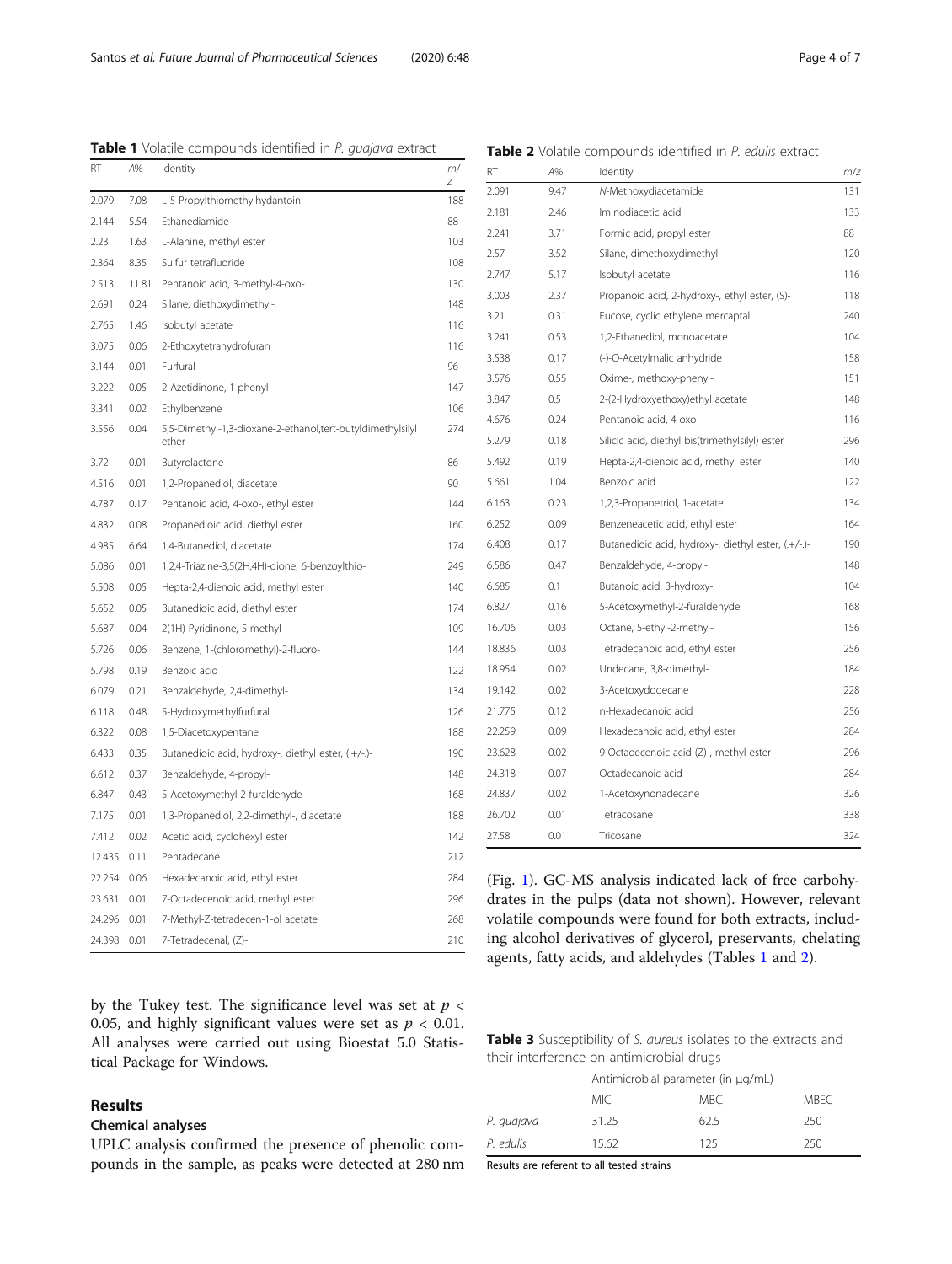| Isolate      | Drug disk inhibition zone (alone or combined to extracts) in mm |                  |              |      |                   |                  |              |                 |                 |
|--------------|-----------------------------------------------------------------|------------------|--------------|------|-------------------|------------------|--------------|-----------------|-----------------|
|              | Ery                                                             | Erv+PE           | $Ery+PG$     | Cip  | $Cip+PE$          | $Cip+PG$         | Gen          | Gen+PE          | Gen+PG          |
| S. aureus 1  | $\overline{0}$                                                  | $\Omega$         | $\Omega$     | 18.5 | 14                | $13^{\bullet}$   | 15           | 17 <sup>†</sup> | 16.5            |
| S. aureus 2  | $\circ$                                                         | $\Omega$         | $\Omega$     | 18.5 | $20.5^{\text{+}}$ | $16^{\bullet}$   | 14.5         | 14              | 13.5            |
| S. aureus 3  | $\overline{0}$                                                  | $12^{\bullet}$   | $\Omega$     | 23.5 | $19.5^{\Delta}$   | $18^{\bullet}$   | $\mathbf{0}$ | $\mathbf{0}$    | $\Omega$        |
| S. aureus 4  | $\overline{0}$                                                  | $10^{\bullet}$   | $\Omega$     | 20.5 | $18^{\Delta}$     | $17^*$           | 15.5         | 16.5            | $12.5^{\Delta}$ |
| S. aureus 5  | $\circ$                                                         | $13.5^{\bullet}$ | $\mathbf{0}$ | 21   | $18^{\Delta}$     | $15.5^*$         | 12.5         | 18 <sup>†</sup> | 15 <sup>†</sup> |
| S. aureus 6  | $\overline{0}$                                                  | $14^{\bullet}$   | $\Omega$     | 20   | $18^{\Delta}$     | $17^*$           | $\mathbf{0}$ | 16 <sup>†</sup> | 15 <sup>†</sup> |
| S. aureus 7  | $\mathbf{0}$                                                    | $11^*$           | $\Omega$     | 21   | $16^{\Delta}$     | $14.5^{\bullet}$ | 14.5         | $12.5^{\Delta}$ | 14              |
| S. aureus 8  | $\circ$                                                         | $15^{\bullet}$   | $\Omega$     | 32   | $20^{\Delta}$     | $18^{\bullet}$   | 29           | $15.5^{\Delta}$ | $14.5^{\Delta}$ |
| S. aureus 9  | $\circ$                                                         | $15^{\bullet}$   | $\Omega$     | 25.5 | $20^{\Delta}$     | $17.5^*$         | 19           | $16.5^{\Delta}$ | $15.5^{\Delta}$ |
| S. aureus 10 | $\overline{0}$                                                  | $\mathbf{0}$     | $\mathbf{0}$ | 23.5 | $20^{\Delta}$     | $14^{\bullet}$   | 15           | 16.5            | $10.5^{\Delta}$ |

Table 4 Interference of the extracts on antimicrobial drugs

Values without any symbol are indifferent when comparing to the control.

+PE addition of P. edulis extract at the MBC, +PG addition of P. guajava extract at the MBC, Ery erythromycin, Cip ciprofloxacin, Gen gentamicin

Statistically significant synergism

Ϯ Tendency of synergism

♣ Statistically significant antagonism

Δ Tendency of antagonism

#### Antimicrobial activity of the pulps

The antimicrobial and antibiofilm potentials of P. guajava and P. edulis pulp extracts were investigated using overnight cultures of clinical isolates of S. aureus, as well as overnight-formed biofilms formed in 96-wells plates. The MIC value for *P. edulis* extract was lower than *P.* guajava extract; however, the MBC value for P. guajava extract (two times higher than the MIC value) was lower than P. edulis extract (eight times higher than the MIC value). For both extracts, this observation suggests their bacteriostatic effect [[26](#page-6-0)]. Interestingly, the MBEC value of the extracts was the same (Table [3\)](#page-3-0).

### Interference of the extracts on the activity of antimicrobial drugs

The pulp extracts were prepared in their MBC concentration for this assay. The combination of P. guajava and erythromycin resulted in a significant synergic effect for seven out of 10 isolates ( $p < 0.01$ ), whereas it resulted in significant antagonism ( $p < 0.01$ ) when combined to ciprofloxacin, and some antagonism tendency when combined to gentamicin (Table 4). Conversely, P. edulis extract has not altered the susceptibility profile of the isolates when combined to erythromycin. When combined to ciprofloxacin, an antagonism tendency was observed ( $p < 0.05$ ), and tendencies of synergism and antagonism were detected for some isolates when the pulp extract was combined to gentamicin.

### **Cytotoxicity**

Cell toxicity was not detected for BGM cell lines, and there was no significant difference of the untreated control and the treatments with *P. guajava* ( $p = 0.058$ ) and *P. edulis* ( $p = 0.06$ ) extracts. However, there was a discrete tendency on the average readings to be lower than the control.

### Discussion

Here we described the antimicrobial and antibiofilm activities of the methanolic extracts obtained from industrially manufactured P. guajava and P. edulis pulps against clinical isolates of S. aureus, to the best of our knowledge, for the first time. The MIC of P. guajava extract was of  $31.25 \mu g/mL$ , and the MIC of P. edulis extract was of 15.62 μg/mL. Our results are consistent with the observation of others that leaf extracts of both plants present antimicrobial activity against relevant pathogenic species including S. aureus, Salmonella spp., Escherichia coli, Pseudomonas aeruginosa, Listeria monocytogenes, Vibrio parahaemolyticus, and Candida albicans in concentrations around  $100 \mu$ g/mL [\[20,](#page-6-0) [21,](#page-6-0) [27](#page-6-0)–[30\]](#page-6-0). A recent study described that the methanolic extract of P. edulis pulp prepared with the seeds was effective against an ATCC strain of S. aureus at  $4$  mg/mL [\[31](#page-6-0)], which is 256fold higher than the MIC value described in the present study. A possible explanation for this difference to our seed-free extract is that, beyond eventual variations of cultivation parameters (which influence on the phytomolecules of the extracts), the seeds may have released harmless molecules that worked as carbon and nitrogen sources necessary for bacterial growth.

Most of the known bacteria live as biofilms, especially when causing diseases [[24](#page-6-0), [25\]](#page-6-0). In this study, overnightgrown biofilms of clinical isolates of S. aureus were eradicated with the pulp extracts at the concentration of 250 μg/mL, considerably higher than the MIC values. Biofilms can be more than 1000-fold resistant to antimicrobial compounds when compared to planktonic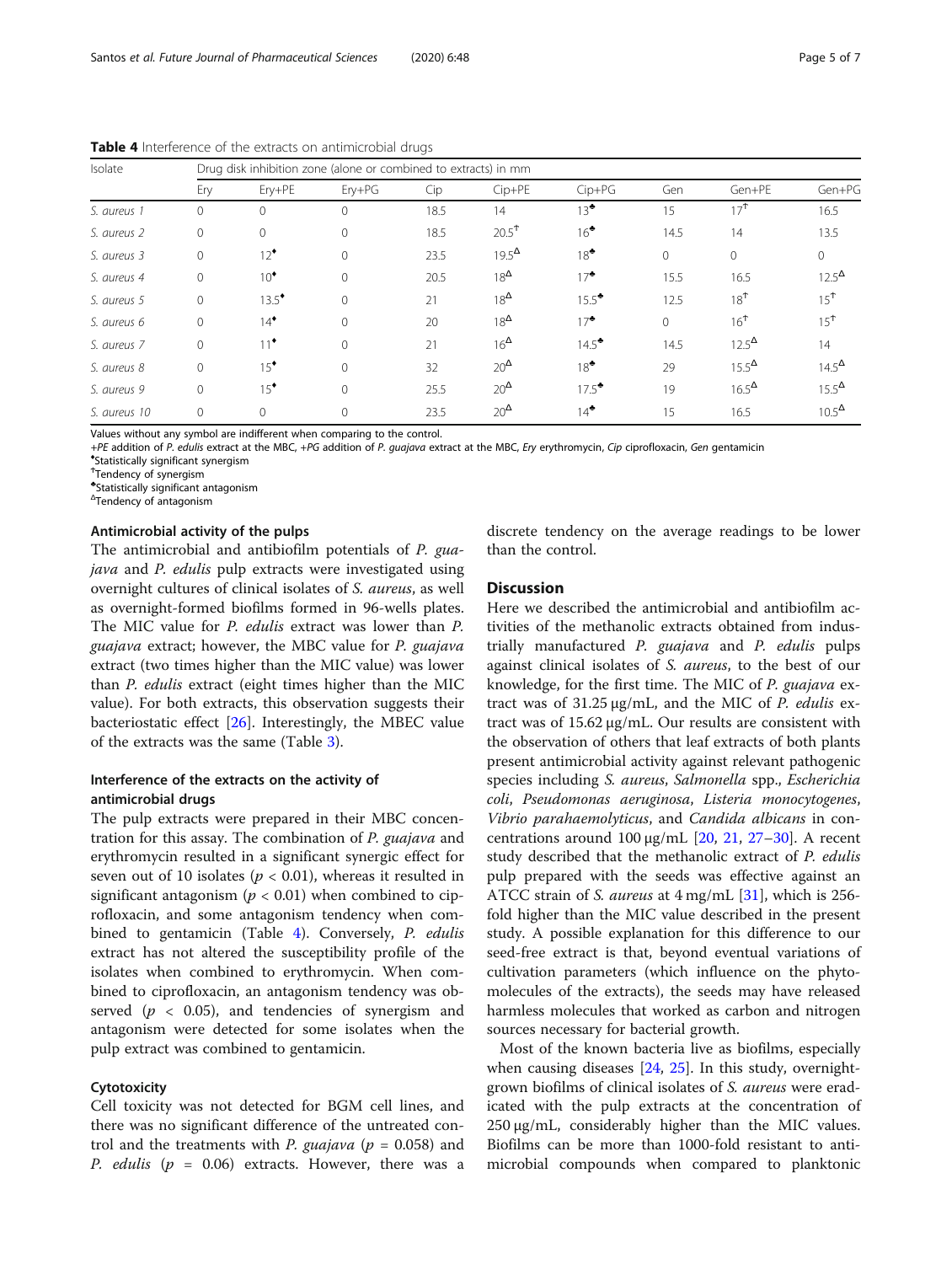<span id="page-5-0"></span>cells, due to physical and chemical protective effects of the extracellular polymeric substances surrounding the sessile cells [[25](#page-6-0), [32\]](#page-6-0). The antibiofilm potential of P. gua*java* leaf extract was also described [[33\]](#page-6-0).

L-5-Propylthiomethylhydantoin was found by GC-MS in  $P$ . *guajava* pulp (Table [1\)](#page-3-0), and pentanoic acid was found in P. edulis pulp (Table [2\)](#page-3-0). Both were described to be bacteriostatic molecules [\[34,](#page-6-0) [35\]](#page-6-0). UPLC analysis confirmed the presence of phenolic compounds in the sample (Fig. [1a](#page-2-0), b). Taken together, these results help to explain the antimicrobial activity of the pulps. More analyses are being conducted to identify the polyphenols found in this study. Unexpectedly, the results obtained by GC-MS analysis indicated lack of carbohydrates in the pulps: only fucose was found in P. edulis extract (Table [2\)](#page-3-0). The presence of carbohydrates naturally present in fruit such as fructose was expected. Soluble sugar content varies considerably within and among species depending on the age, maturity, and environmental conditions [\[36\]](#page-6-0).

Here, we evaluated the toxicity of the extracts by using BGM cells as a model of normal mammalian cells. Toxicity against BGM cells was not observed for both pulps. Compounds that lack toxicity in such in vitro models, but are effective against microorganisms, can be safe for investigations towards the clinical use [[22](#page-6-0), [32](#page-6-0)].

### Conclusion

The methanolic extract of the pulps presented antimicrobial activity in an in vitro model against S. aureus strains, and this potential is possibly related to the polyphenols and other molecules such as L-5-propylthiomethylhydantoin, found using UPLC and GC-MS. P. guajava combined to erythromycin resulted in significant synergic effect, but also resulted in significant antagonism when combined to ciprofloxacin. Antagonism tendency was observed for P. edulis extract combination to ciprofloxacin. Given the lacking toxicity of the extracts, in spite of the small number of strains used in this study, our data open doors for further studies with isolated molecules from the extracts using in vivo models for pharmacotherapeutic purposes, both isolated and combined to antimicrobial drugs.

#### Abbreviations

UPLC: Ultra performance liquid chromatography; GC-MS: Gas chromatography coupled to mass spectrometry; UPLC/DAD: Ultraperformance liquid chromatography coupled to a diode array; HPLC: Highperformance liquid chromatography; MIC: Minimal inhibitory concentration; MBC: Minimal bactericidal concentration; MBEC: Minimal biofilm eradication concentration; +PE: Addition of P. edulis extract at the minimal bactericidal concentration; +PG: Addition of P. guajava extract at the minimal bactericidal concentration; Ery: Erythromycin; Cip: Ciprofloxacin; Gen: Gentamicin

#### Acknowledgements

Not applicable.

#### Plant authentication

Plant authentication is provided by the manufacturer of the industrialized pulps used in this study.

#### Authors' contributions

All authors have contributed to this research work and read and approved the final version of the manuscript. RMDS, GC, MVDS: preparation of the extract, antimicrobial activity tests, and phytochemical analyzes. RMDS, GC: drafted the primary version of the manuscript. IPC: conducted cytotoxicity studies and drafted the manuscript. MVDS: conception and design of the study, statistical analysis, drafted the manuscript, and revised its final version.

#### Funding

This research was funded by grants of Pitagoras College given to RMDS and MVDS.

#### Availability of data and materials

All data and material are available upon request.

#### Ethics approval and consent to participate

Not applicable.

### Consent for publication

Not applicable.

#### Competing interests

The authors declare that they have no competing interests.

#### Author details

<sup>1</sup> Clinical Analysis Laboratory, Pitagoras College, Ipatinga, MG, Brazil. <sup>2</sup>Integrated Pharmacology and Drug Interactions Research Group (GPqFAR), Ipatinga, MG, Brazil. <sup>3</sup>PharmBSc, University Center of Caratinga, Caratinga, MG Brazil. <sup>4</sup>René Rachou Institute, Belo Horizonte, MG, Brazil.

#### Received: 12 March 2020 Accepted: 15 July 2020 Published online: 05 August 2020

#### References

- 1. Mohamed MF, Hamed MI, Panitch A (2014) Seleem MN (2014) Targeting methicillin-resistant Staphylococcus aureus with short salt-resistant synthetic peptides. Antimicrob Agents Chemother. 58:4113–4122
- 2. Thammavongsa V, Kim HK, Missiakas D, Schneewind O (2015) Staphylococcal manipulation of host immune responses. Nat Rev Microbiol. 13:529–543
- 3. Arfatahery N, Davoodabadi A, Abedimohtasab T (2016) Characterization of toxin genes and antimicrobial susceptibility of Staphylococcus aureus isolates in fishery products in Iran. Sci Rep. [https://doi.org/10.1038/](https://doi.org/10.1038/srep34216) [srep34216](https://doi.org/10.1038/srep34216)
- 4. Chaves-Moreno D, Wos-Oxley ML, Jáuregui R, Medina E, Oxley AP, Pieper DH (2016) Exploring the transcriptome of Staphylococcus aureus in its natural niche. Sci Rep. 6:33174 <https://doi.org/10.1038/srep33174>
- 5. Brackman G, Breyne K, De Rycke R, Vermote A, Van Nieuwerburgh F, Meyer E, Van Calenbergh S, Coenye T (2016) The quorum sensing inhibitor hamamelitannin increases antibiotic susceptibility of Staphylococcus aureus biofilms by affecting peptidoglycan biosynthesis and eDNA release. Sci Rep. 6:20321 <https://doi.org/10.1038/srep20321>
- 6. Rahim N, Gomes DJ, Watanabe H, Rahman SR, Chomvarin C, Endtz HP, Alam M (2010) Antibacterial activity of Psidium guajava leaf and bark against multidrug-resistant Vibrio cholerae: implication for cholera control. Jpn J Infect Dis 63(4):271–274
- 7. Conceição MC, Fernandes TN, de Resende JV (2016) Stability and microstructure of freeze-dried guava pulp (Psidium guajava L.) with added sucrose and pectin. J Food Sci Technol. 53:2654–2663
- 8. Correa MG, Couto JS, Teodoro AJ (2016) Anticancer properties of Psidium guajava - a mini-review. Asian Pac J Cancer Prev. 17:4199–4204
- 9. Kumari S, Rakavi R, Mangaraj M (2016) Effect of guava in blood glucose and lipid profile in healthy human subjects: a randomized controlled study. J Clin Diagn Res. 10:BC04–BC07
- 10. Morais-Braga MF, Carneiro JN, Machado AJ, Dos Santos AT, Sales DL, Lima LF, Figueredo FG, Coutinho HD (2016) Psidium guajava L., from ethnobiology to scientific evaluation: elucidating bioactivity against pathogenic microorganisms. J Ethnopharmacol. 194:1140–1152
- 11. Shafiei Z, Haji ARZ, Philip K, Thurairajah N (2016) Antibacterial and antiadherence effects of a plant extract mixture (PEM) and its individual